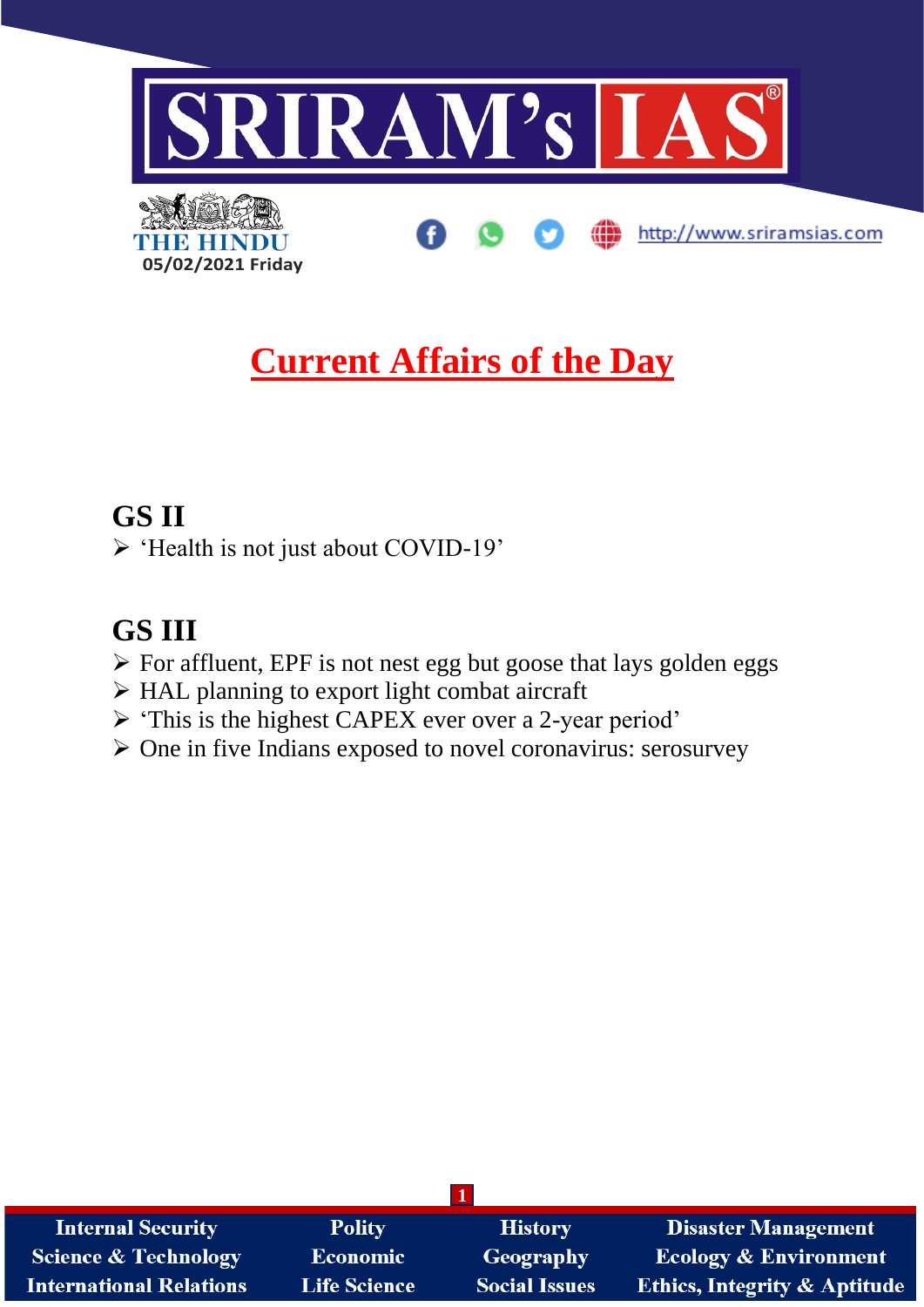

# THE HINDL **05/02/2021 Friday**

## **'Health is not just about COVID-19'**

http://www.sriramsias.com

#### **Highlights:**

- 1. Responding to critiques citing a 137% hike in allocations for health and wellbeing by including spending on water and sanitation, the Government said even the World Health Organisation stressed that water and sanitation were crucial for basic healthcare.
- 2. In a normal year, India doesn't suffer from COVID-19. It suffers from diarrhoea, malaria and dengue, with diarrhoeal diseases accounting for most of our child deaths.
- 3. Lack of sewerage, stagnant water, non-disposal of solid and liquid waste, and absence of clean water are very major problems in Indian health in a nonpandemic year. The government is building health infrastructure for the future, not for 2020.
- 4. The ₹35,000 crore allocation for vaccines could cover as many as 50 crore people at an estimated cost of  $\overline{5700}$  a person for administering both doses.
- 5. That would take us to 53 crore vaccinations, and it is possible we may have reached herd immunity, or maybe we would not. That is why the Finance Minister said we are committed to providing more if it is required.

### **For affluent, EPF is not nest egg but goose that lays golden eggs**

**News:** More than 1.23 lakh "high net worth individuals" (HNIs) deposited more than ₹62,500 crores into their Employees' Provident Fund (EPF) accounts in 2018-19 alone, and the largest EPF account has a staggering ₹103 crore balance, defending the Budget move to tax the income on employees' PF contributions over ₹2.5 lakh a year.

#### **Progressive taxation:**

- 1. Since any tax exemption is provided through taxpayers' money, it was unfair to allow a small group of HNIs to misuse a welfare facility and earn wrongfully tax-free income as assured interest return.
- 2. Of an estimated 4.5 crore EPF accounts, the source said about 0.27% members had an average corpus of ₹5.92 crores and so were earning over ₹50 lakh a year as "tax-free assured interest".

| <b>Internal Security</b>        | <b>Polity</b>       | <b>History</b>       | <b>Disaster Management</b>              |  |
|---------------------------------|---------------------|----------------------|-----------------------------------------|--|
| <b>Science &amp; Technology</b> | <b>Economic</b>     | Geography            | <b>Ecology &amp; Environment</b>        |  |
| <b>International Relations</b>  | <b>Life Science</b> | <b>Social Issues</b> | <b>Ethics, Integrity &amp; Aptitude</b> |  |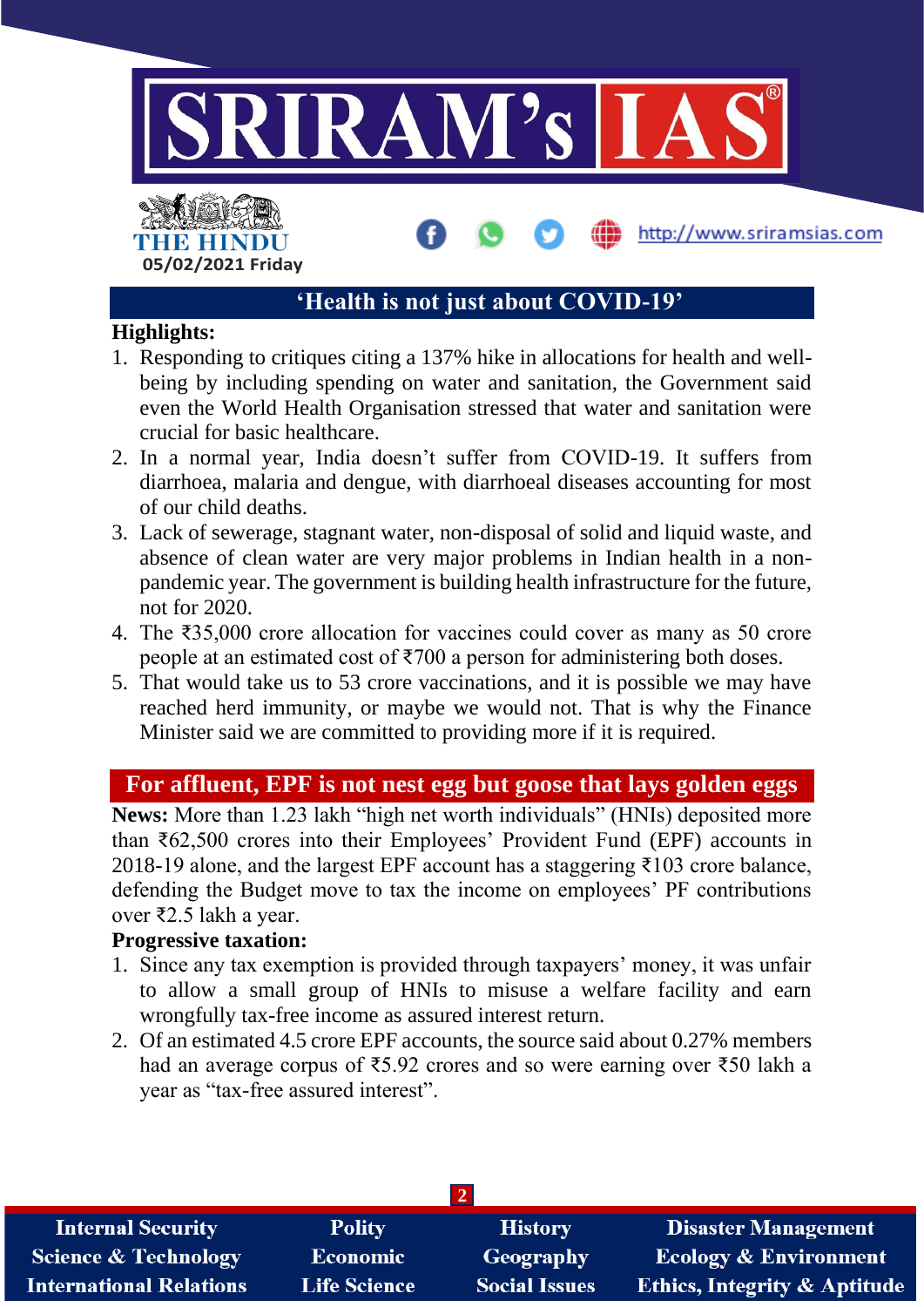

## **HAL planning to export light combat aircraft**

**News:** Hindustan Aeronautics Ltd. (HAL) is actively looking for exports of the Tejas light combat aircraft (LCA) with countries in South East Asia and West Asia showing interest in buying it. Each LCA MK1A jet would cost ₹309 crores. **Highlights:**

- 1. The break-up of the ₹48,000-crore deal for 83 LCAs for the IAF: If we remove the tax part of it, it's worth about  $\overline{36,000}$  crores, out of which close to  $\overline{6,000}$ crore directly goes to Micro, Small and Medium Enterprises (MSME), and as we are supplying ground support equipment and other things, another ₹3,000 crores are expected to go towards Indian partners.
- 2. The indigenous content of the aircraft was about 52%. HAL was looking at ways to increase it to 65%. It would be offering the same version that was in service with the IAF to friendly foreign countries and at the same price.

#### **Combat Air Teaming System (CATS)**

HAL also announced an ambitious futuristic project for the development of an unmanned fighter jet, which would be controlled by a manned aircraft called 'manned-unmanned' teaming and be able to strike deep inside the enemy territory called Combat Air Teaming System (CATS).

It would consist of CATS Hunter, CATS Warrior and Alpha-S, all of which are unmanned systems and would be controlled by a manned mother aircraft, a fighter jet, being customised around an LCA and Jaguar aircraft.

The CATS warrior would be armed and be able to strike deep inside the enemy territory, while the mothership would be in the Indian territory. It would be powered by the HAL engine that was powering pilotless target aircraft Lakshya.

## **'This is the highest CAPEX ever over a 2-year period'**

#### **Highlights:**

- 1. 2020-2021's spending had a big weight of welfare schemes and subsidies, and next year, many of those one-time expenditures disappear and get replaced by capital expenditure.
- 2. There are concerns the  $\text{\textsterling}73,000$  crore allocation for the MGNREGS in FY22 may not suffice to meet the rural job distress.
- 3. But 2020-21 is not a guide to 2021-22, because that was a very special elevated situation due to the lockdown and the out-migration to rural areas, which I think is not a comparable or reasonable point of estimation for '21-22.

| <b>Internal Security</b>        | <b>Polity</b>       | <b>History</b>       | <b>Disaster Management</b>              |
|---------------------------------|---------------------|----------------------|-----------------------------------------|
| <b>Science &amp; Technology</b> | <b>Economic</b>     | Geography            | <b>Ecology &amp; Environment</b>        |
| <b>International Relations</b>  | <b>Life Science</b> | <b>Social Issues</b> | <b>Ethics, Integrity &amp; Aptitude</b> |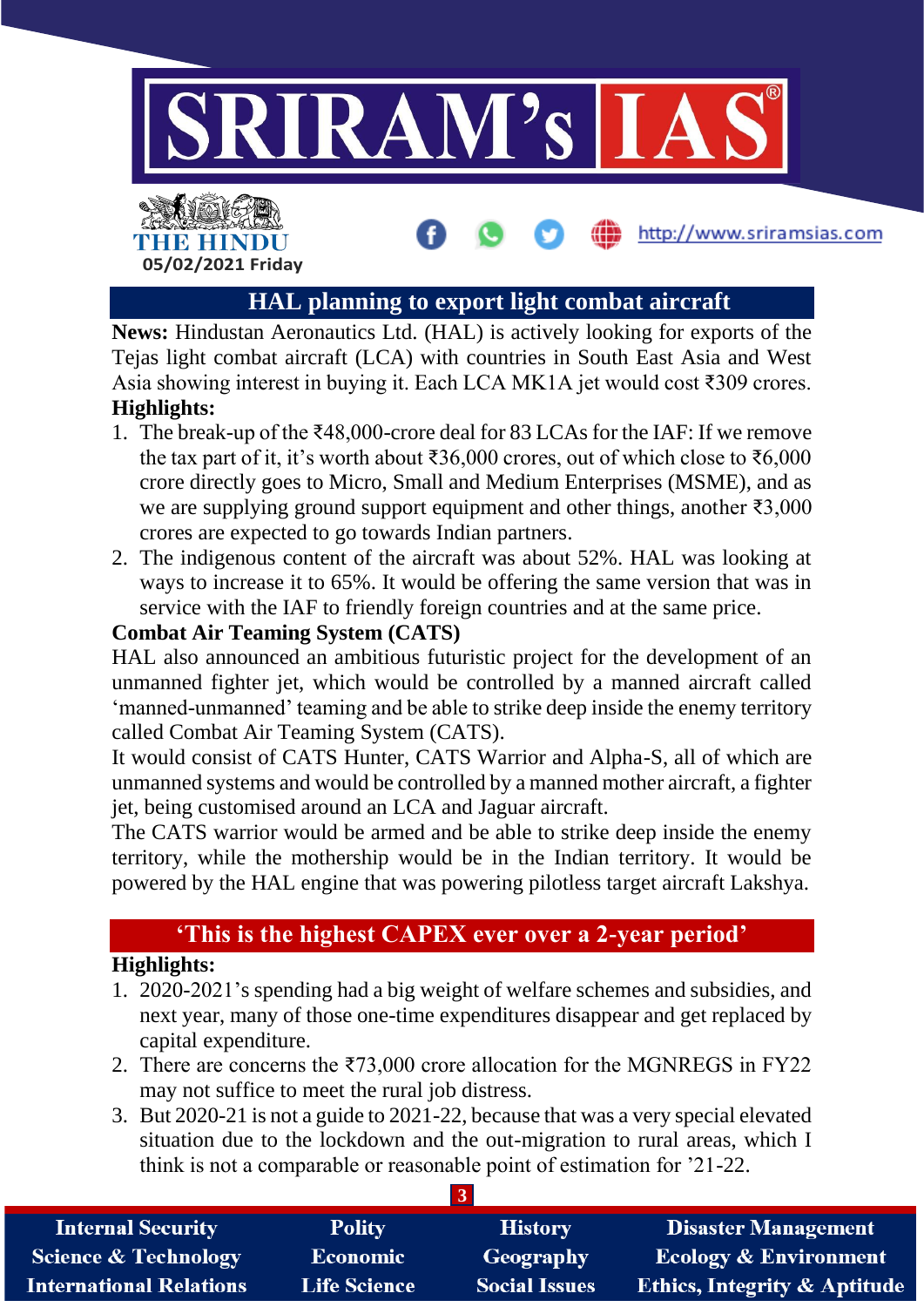

#### **One in five Indians exposed to novel coronavirus: serosurvey**

**News:** Nearly one in five Indians had been infected by the SARS-CoV-2 coronavirus until December 2020, the third round of the serological survey by the Indian Council of Medical Research (ICMR) has found.

#### **Highlights:**

- 1. The message is that a large proportion of the population remains vulnerable. Vaccines are necessary and there can be no complacency with regards to masks, social distancing and hand hygiene.
- 2. Experts, however, have previously noted that serosurveys don't capture the extent of the spread, and other modelling studies have shown that as much as 50% of the population may have been exposed.

#### **Children not immune**

**05/02/2021 Friday**

THE HINDI

The higher prevalence among children or young adults showed that it was no longer true, as earlier believed, that children or the young were better protected. Several studies have now established this. They are much less likely to be severely sick but they can be infectious.

#### **About Sero Surveys:**

Sero-surveys use tests that examine the liquid part of blood, or 'serum', not nose, throat and mouth fluid. And these tests detect an immune response to the virus material, not SARS-CoV-2 virus material itself.

Upon virus infection, the body comes up with many immune responses. One of these is making proteins called antibodies that stick (or 'bind') to the virus – these show up within a few days after infection. The infection itself typically disappears after a couple of weeks. But the anti-virus antibodies, especially the IgG kind, stay around in the blood for a fairly long time, at least for months. These antibodies are made whether the infected person was asymptomatic or had any actual illness. And of course, nobody who has not encountered the virus will have these particular antibodies.

Sero-surveys test blood samples of healthy people for anti-SARS-CoV-2 IgG antibodies. Everybody cannot be tested, only a few people chosen at random are tested. The results are an estimate of the proportion of people who have been infected in the past. This information gives a wide-angle picture over time of how the virus has spread in the community, so help in surveillance and pandemic management.

| <b>Internal Security</b>        | <b>Polity</b>       | <b>History</b>       | <b>Disaster Management</b>              |  |
|---------------------------------|---------------------|----------------------|-----------------------------------------|--|
| <b>Science &amp; Technology</b> | <b>Economic</b>     | Geography            | <b>Ecology &amp; Environment</b>        |  |
| <b>International Relations</b>  | <b>Life Science</b> | <b>Social Issues</b> | <b>Ethics, Integrity &amp; Aptitude</b> |  |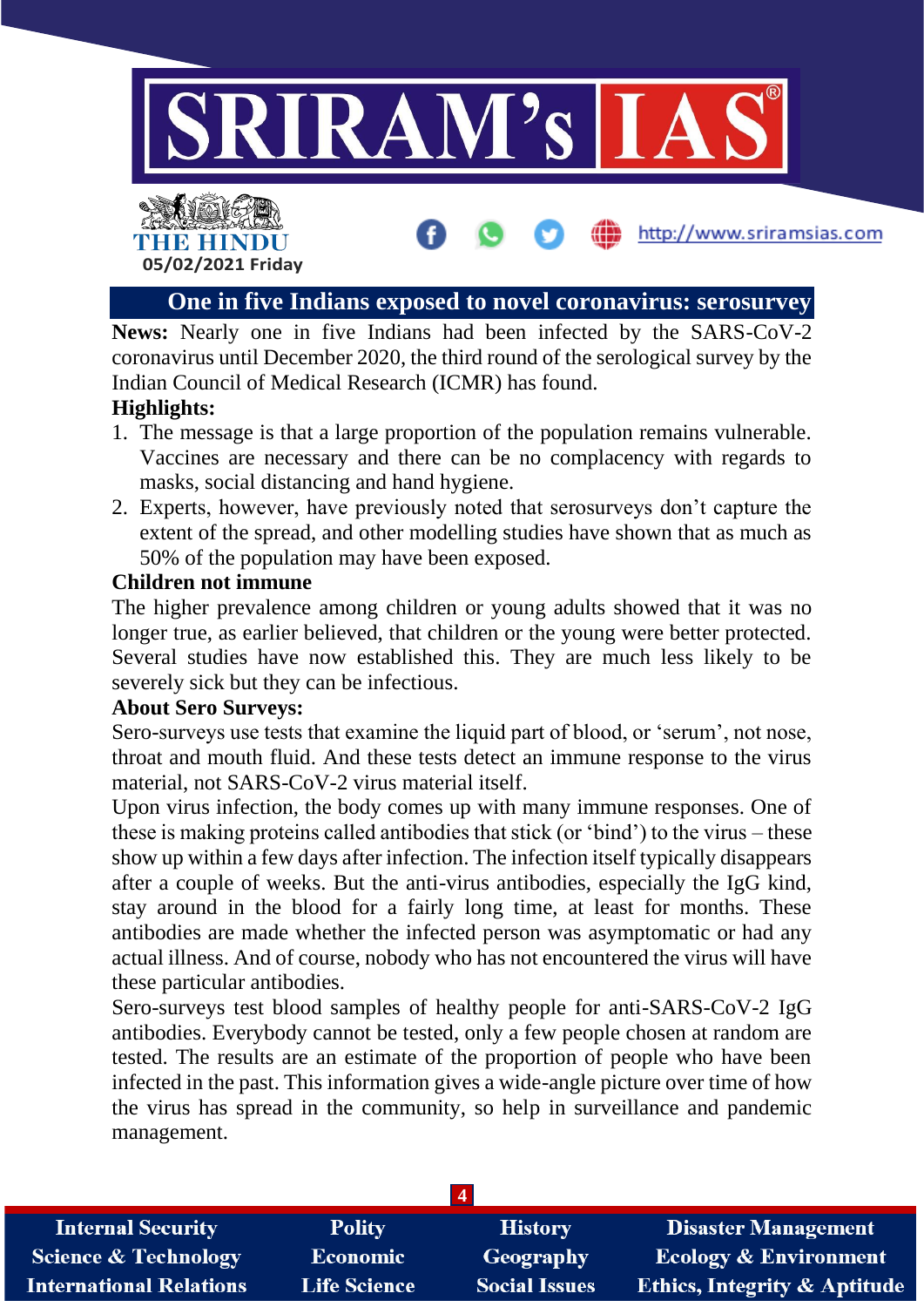

## **COVID-19 serological tests**

**05/02/2021 Friday**

Serological tests for SARS-CoV-2 can show a person has been exposed to the virus, but authorities are warning that such tests have limits to what they can tell us

| looks at<br>blood serum.<br>the fluid part |                                                        |                                                                                                                                                   | Scientists are yet to<br>confirm how effective<br>SARS-CoV-2 antibodies<br>or immunoglobulins<br>are in protecting from<br>a second infection                         |
|--------------------------------------------|--------------------------------------------------------|---------------------------------------------------------------------------------------------------------------------------------------------------|-----------------------------------------------------------------------------------------------------------------------------------------------------------------------|
| Time to<br>results                         | How they work                                          |                                                                                                                                                   |                                                                                                                                                                       |
| $10 - 30$<br>mins                          | Blood sample passes over<br>and changes colour         | at stopping virus growth                                                                                                                          | These tests can indicate the presence<br>or absence of antibodies of interest but<br>they can't tell us about the quantity<br>of antibodies or how effective they are |
| $2 - 5$<br>hours                           | Sample exposed to a plate<br>coated with virus antigen | Colour is added to<br>react with antibodies<br>that attach to antigen<br>Intensity of colour<br>indicates presence of<br>antibodies               | <b>Both these tests</b><br>can tell us about<br>the quantity of<br>antibodies<br>present, but<br>they cannot tell<br>us how effective                                 |
| $1-2$<br>hours                             | Sample exposed to a plate<br>coated with virus antigen | Light-giving chemical<br>added to react with<br>antibodies that attach<br>to antigen<br>Intensity of light<br>indicates presence<br>of antibodies | they are at<br>stopping virus<br>growth                                                                                                                               |
|                                            |                                                        | A serological test<br>of plasma that<br>is left after cells<br>have coagulated                                                                    | It tells us about<br>the presence<br>of antibodies<br>which are made<br>in response to<br>specific virus<br>antigens<br>a line that detects antibodies                |

#### **What do serosurveys not tell us?**

- 1. All immune responses are not protective. The serosurvey test does not detect 'protective' antibodies, just all antibodies (the 'protective' ones are much harder to test for on a large scale).
- 2. Also, even if it detected 'protective' antibodies, we have no idea what levels of 'protective' antibodies are necessary for the actual protection.

|                                 |                     | $\mathbf{5}$         |                                         |
|---------------------------------|---------------------|----------------------|-----------------------------------------|
| <b>Internal Security</b>        | <b>Polity</b>       | <b>History</b>       | <b>Disaster Management</b>              |
| <b>Science &amp; Technology</b> | Economic            | Geography            | <b>Ecology &amp; Environment</b>        |
| <b>International Relations</b>  | <b>Life Science</b> | <b>Social Issues</b> | <b>Ethics, Integrity &amp; Aptitude</b> |